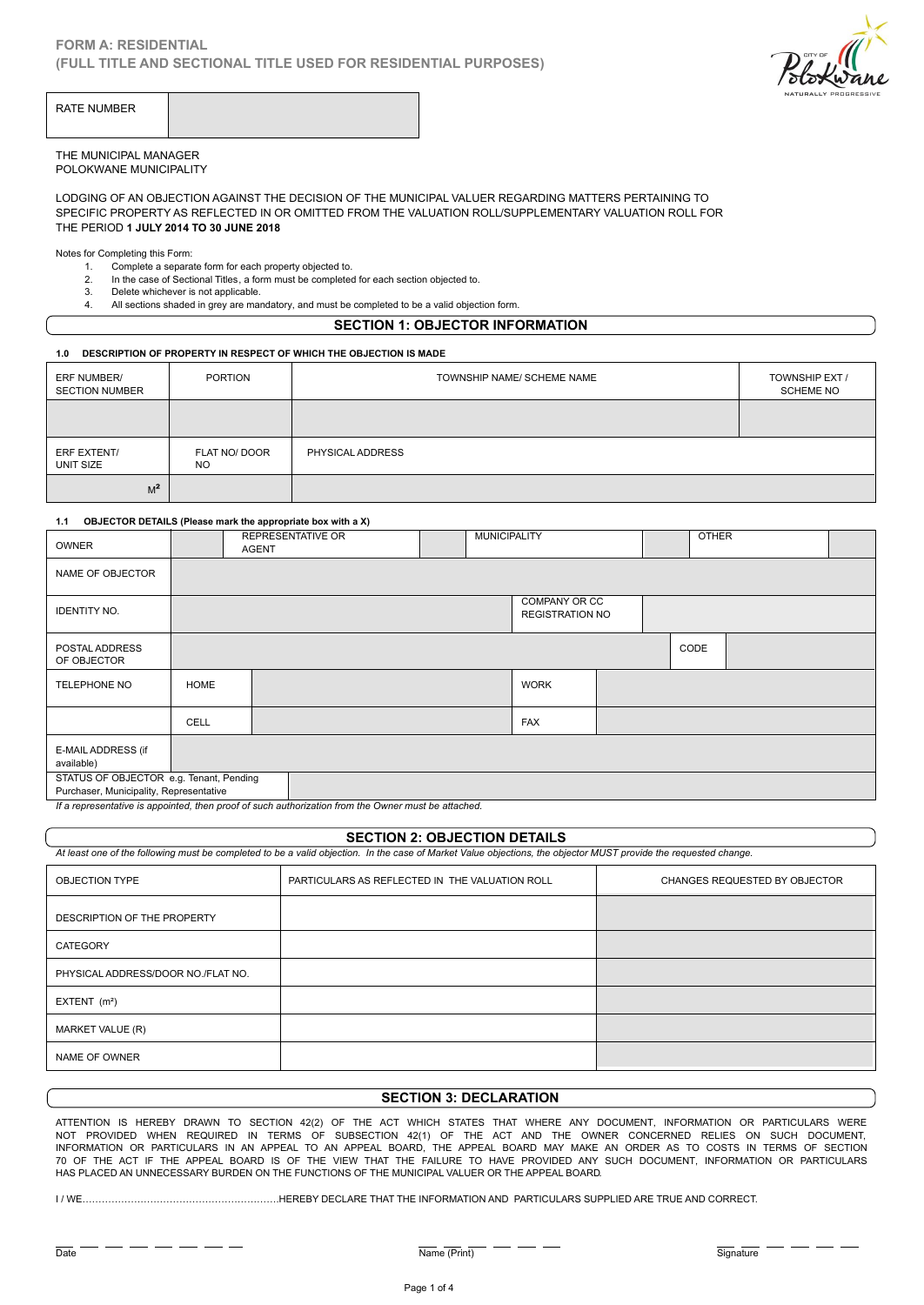(FOR SECTIONAL TITLES GO TO SECTION 6)



# **SECTION 4: PROPERTY DETAILS**

| NAME OF BOND HOLDER | REGISTERED AMOUNT OF BOND |                 |
|---------------------|---------------------------|-----------------|
|                     |                           | (If applicable) |

|                            |            |           | PROVIDE FULL DETAILS OF ALL SERVITUDES, ROADS PROCLAMATIONS OR OTHER ENDORSEMENTS AGAINST THE PROPERTY (IF APPLICABLE) |               |                |
|----------------------------|------------|-----------|------------------------------------------------------------------------------------------------------------------------|---------------|----------------|
|                            |            |           |                                                                                                                        |               |                |
| SERVITUDE NO               |            |           |                                                                                                                        | AFFECTED AREA | M <sup>2</sup> |
| IN FAVOUR OF               |            |           |                                                                                                                        |               |                |
| FOR WHAT PURPOSE           |            |           |                                                                                                                        |               |                |
|                            |            |           |                                                                                                                        |               |                |
| WAS COMPENSATION PAID      | <b>YES</b> | <b>NO</b> |                                                                                                                        |               |                |
| IF YES:<br>DATE OF PAYMENT |            |           |                                                                                                                        | <b>AMOUNT</b> | R              |
|                            |            |           |                                                                                                                        |               |                |

| IF YES:<br>DATE OF PAYMENT |  | <b>AMOUNT</b> | $\overline{\phantom{a}}$ |
|----------------------------|--|---------------|--------------------------|
|                            |  |               |                          |

### **SECTION 5: DESCRIPTION OF RESIDENTIAL DWELLING**

 **(INDICATE NUMBER OR STATE YES/NO IN APPROPRIATE BOX)**

# **SIZE OF DWELLINGS** *(For Market Value objections, this section must be completed)*

| <b>MAIN DWELLING</b> | $M^2$ | <b>GRANNY FLAT</b> | $M^2$ |  |
|----------------------|-------|--------------------|-------|--|
| GARAGE               | $M^2$ | SERVANTS QUARTERS  | $M^2$ |  |
| CARPORT              | $M^2$ | <b>OTHER</b>       | $M^2$ |  |
| TOTAL BUILDING SIZE  |       |                    | $M^2$ |  |

#### **MAIN DWELLING**

| NO.OF BEDROOMS                    | NO. OF BATHROOMS            |      |                | KITCHEN                   |  | LOUNGE   |  |
|-----------------------------------|-----------------------------|------|----------------|---------------------------|--|----------|--|
| <b>DINNING ROOM</b>               | LOUNGE WITH DINNING<br>ROOM |      |                | STUDY                     |  | PLAYROOM |  |
| <b>TELEVISION ROOM</b>            | LAUNDRY                     |      |                | SEPARATE<br><b>TOILET</b> |  |          |  |
| <b>OTHER</b>                      |                             |      |                | <b>OTHER</b>              |  |          |  |
| <b>OTHER</b>                      |                             |      |                | <b>OTHER</b>              |  |          |  |
| OTHER BUILDINGS (ATTACH ANNEXURE) |                             |      |                |                           |  |          |  |
| <b>SWIMMING POOL</b>              | <b>TENNIS COURT</b>         |      |                |                           |  |          |  |
| <b>BORE HOLE</b>                  | <b>GARDEN</b>               | GOOD | <b>AVERAGE</b> | <b>POOR</b>               |  |          |  |
| <b>OTHER</b>                      | <b>OTHER</b>                |      |                |                           |  |          |  |

#### **OTHER BUILDINGS (ATTACH ANNEXURE)**

| <b>SWIMMING POOL</b> | <b>TENNIS COURT</b> |      |                |             |
|----------------------|---------------------|------|----------------|-------------|
| <b>BORE HOLE</b>     | <b>GARDEN</b>       | GOOD | <b>AVERAGE</b> | <b>POOR</b> |
| <b>OTHER</b>         | <b>OTHER</b>        |      |                |             |

| <b>FENCING</b>        |                                 |         | <b>FRONT</b>           |             | <b>BACK</b> | SIDE <sub>1</sub>            | SIDE <sub>2</sub> |           |
|-----------------------|---------------------------------|---------|------------------------|-------------|-------------|------------------------------|-------------------|-----------|
| <b>TYPE</b>           |                                 |         |                        |             |             |                              |                   |           |
| <b>HEIGHT</b>         |                                 |         |                        |             |             |                              |                   |           |
|                       |                                 |         |                        |             |             |                              | <b>YES</b>        | <b>NO</b> |
|                       | DRIVE WAY (E.G. Bricks, pavers) |         |                        |             |             | IS YOUR PROPERTY SITUATED IN |                   |           |
|                       |                                 |         |                        |             |             | A BOOMED AREA OR SECURITY    |                   |           |
| <b>OTHER FEATURES</b> |                                 |         |                        |             |             |                              |                   |           |
|                       |                                 |         |                        |             |             |                              |                   |           |
|                       |                                 |         |                        |             |             |                              |                   |           |
|                       | GENERAL CONDITION OF PROPERTY   |         | (TICK APPROPRIATE BOX) |             |             |                              |                   |           |
| GOOD                  |                                 | AVERAGE |                        | <b>POOR</b> |             |                              |                   |           |

IS YOUR PROPERTY SITUATED IN A BOOMED AREA OR SECURITY YES | NO |

--------

| POOR<br>VERAGE<br>ദറവ<br>◡ |
|----------------------------|
|----------------------------|

ADVERSE FEATURES AND/OR FURTHER REASONS IN SUPPORT OF THIS OBJECTION (ANNEXURES CAN BE PROVIDED)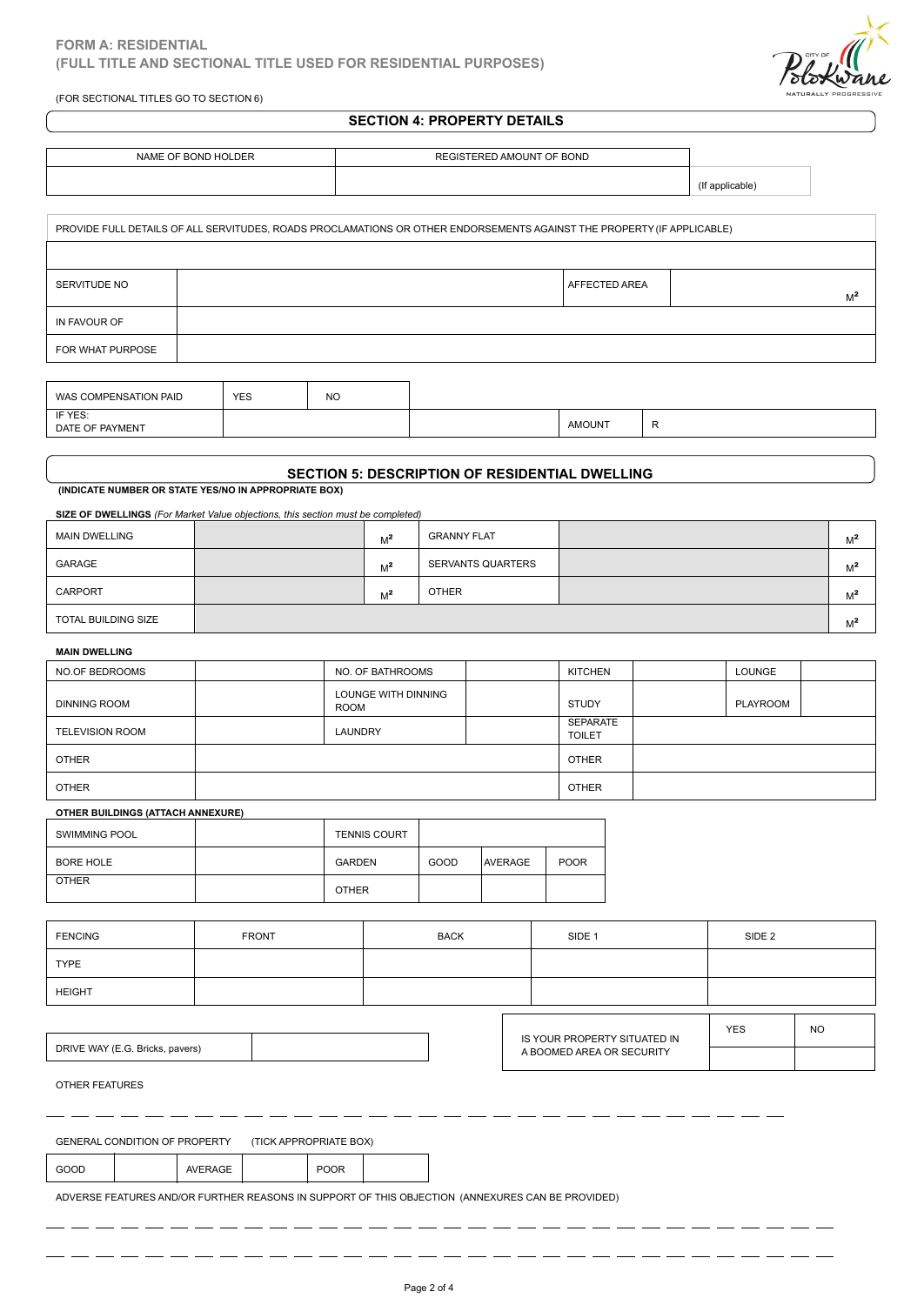# **SECTION 6: SECTIONAL TITLES UNITS**

| <b>SAGENT</b><br><b>MANAGING</b><br><b>NAME</b><br>OF |  | --<br><b>NC</b> |  |
|-------------------------------------------------------|--|-----------------|--|
|-------------------------------------------------------|--|-----------------|--|

**SIZE OF SECTION** *(For Market Value objections, this section must be completed)*

| <b>MAIN DWELLING</b> | $M^2$ | <b>GRANNY FLAT</b> | $M^2$ |  |
|----------------------|-------|--------------------|-------|--|
| GARAGE               | $M^2$ | STORAGE            | $M^2$ |  |
| CARPORT              | $M^2$ | <b>OTHER</b>       | $M^2$ |  |
| TOTAL SECTION EXTENT |       |                    | $M^2$ |  |

### INDICATE NUMBER OR STATE YES/NO IN APPROPRIATE BOX

| NO.OF BEDROOMS         | NO. OF BATHROOMS                          | <b>KITCHEN</b>            | <b>LOUNGE</b> |  |
|------------------------|-------------------------------------------|---------------------------|---------------|--|
| <b>DINNING ROOM</b>    | <b>LOUNGE WITH</b><br><b>DINNING ROOM</b> | <b>STUDY</b>              | PLAYROOM      |  |
| <b>TELEVISION ROOM</b> | <b>LAUNDRY</b>                            | SEPARATE<br><b>TOILET</b> |               |  |
| <b>OTHER</b>           |                                           | <b>OTHER</b>              |               |  |
| <b>OTHER</b>           |                                           | <b>OTHER</b>              |               |  |

| <b><i>ONTHLY LEVY</i></b><br>MC<br><br>. |  |
|------------------------------------------|--|
|                                          |  |

### COMMON PROPERTY CONSISTS OF:

| <b>SWIMMING POOL</b> |  |
|----------------------|--|
| <b>TENNIS COURT</b>  |  |
| <b>OTHER</b>         |  |
| <b>OTHER</b>         |  |
| <b>OTHER</b>         |  |

| DETAILS OF EXCLUSIVE USE AREAS |                |
|--------------------------------|----------------|
| <b>GARAGE</b>                  | M <sup>2</sup> |
| CARPORT                        | M <sup>2</sup> |
| <b>OPEN PARKING</b>            | M <sup>2</sup> |
| <b>STORE ROOM</b>              | M <sup>2</sup> |
| <b>GARDEN</b>                  | M <sup>2</sup> |
| <b>OTHER</b>                   | M <sup>2</sup> |

 $\overline{\phantom{a}}$  $\overline{a}$ 

ADVERSE FEATURES AND/OR FURTHER REASONS IN SUPPORT OF THIS OBJECTION (ANNEXURES CAN BE PROVIDED)

# **SECTION 7: MARKET INFORMATION**

|                              | IF YOUR PROPERTY IS CURRENTLY ON THE MARKET                                                                                                                                                                             |        | IF YOUR PROPERTY HAS BEEN ON THE MARKET THE LAST 3 YEARS |                       |                        |  |
|------------------------------|-------------------------------------------------------------------------------------------------------------------------------------------------------------------------------------------------------------------------|--------|----------------------------------------------------------|-----------------------|------------------------|--|
| WHAT IS THE ASKING<br>PRICE? | <b>RR</b>                                                                                                                                                                                                               |        | WHAT WAS THE ASKING<br>PRICE?                            | <b>RR</b>             |                        |  |
| OFFER RECEIVED               | <b>RR</b>                                                                                                                                                                                                               |        | OFFER RECEIVED                                           | <b>RR</b>             |                        |  |
| <b>NAME OF AGENT</b>         |                                                                                                                                                                                                                         | TEL NO |                                                          |                       |                        |  |
|                              |                                                                                                                                                                                                                         |        |                                                          |                       |                        |  |
| OBJECTED TO                  | SALE TRANSACTIONS (OF OTHER PROPERTIES IN THE VICINITY) USED BY THE OBJECTOR IN DETERMINING THE MARKET VALUE OF PROPERTY<br>NB - For Market Value Objections, at least one Comparable Sale must be provided as EVIDENCE |        |                                                          |                       |                        |  |
| <b>ERF/UNIT NO</b>           | SUBURB/SCHEME NAME                                                                                                                                                                                                      |        |                                                          | <b>IFDATE OF SALE</b> | <b>IFSELLING PRICE</b> |  |
|                              |                                                                                                                                                                                                                         |        |                                                          |                       |                        |  |